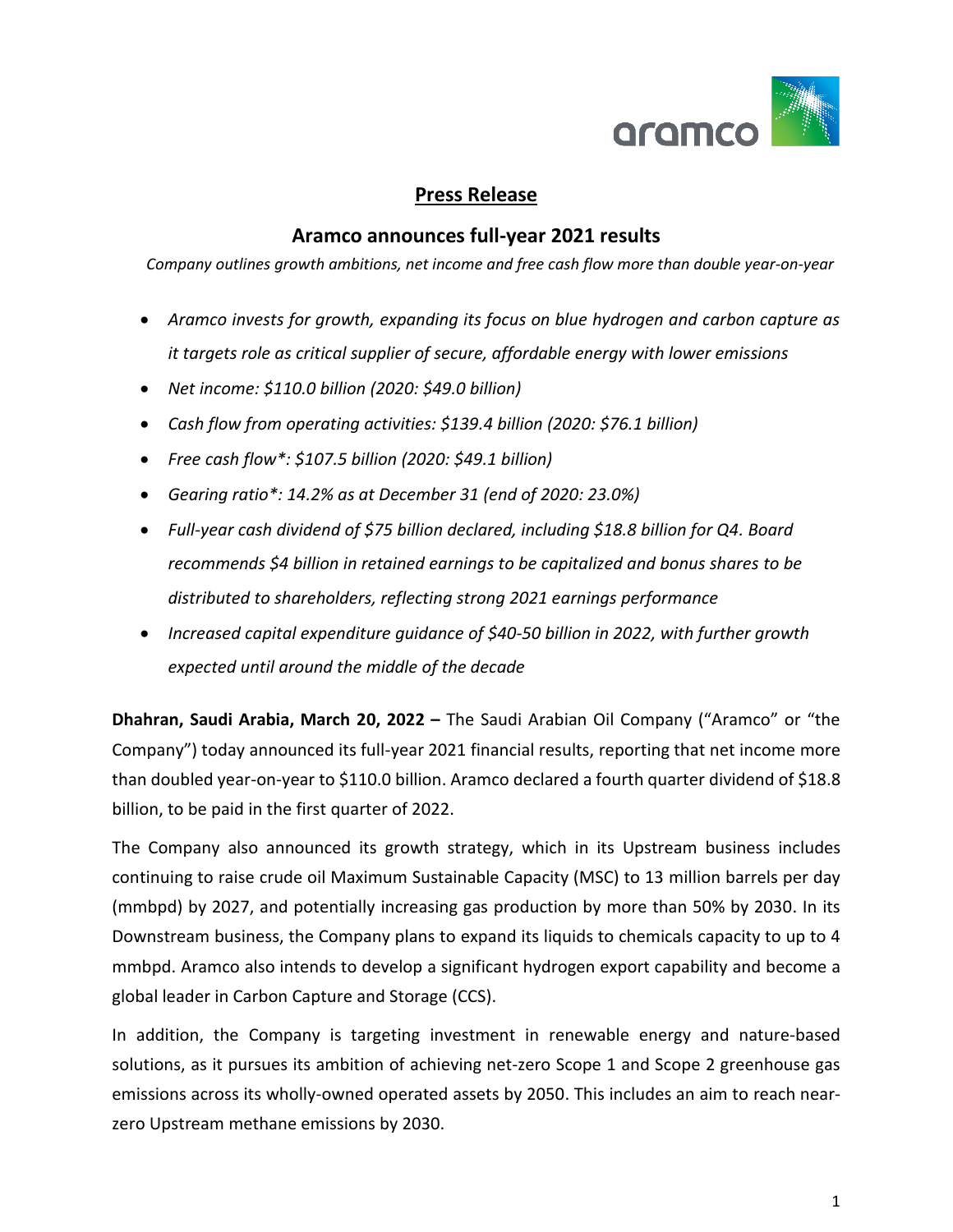#### **Commenting on the results, Aramco President & CEO Amin H. Nasser, said:**

"Our strong results are a testament to our financial discipline, flexibility through evolving market conditions and steadfast focus on our long-term growth strategy, which targets value growth for our shareholders.

"Although economic conditions have improved considerably, the outlook remains uncertain due to various macro-economic and geopolitical factors. But our investment plan aims to tap into rising long-term demand for reliable, affordable and ever more secure and sustainable energy.

"We recognize that energy security is paramount for billions of people around the world, which is why we continue to make progress on increasing our crude oil production capacity, executing our gas expansion program and increasing our liquids to chemicals capacity.

"We are also investing in CCS, renewables and low-carbon hydrogen production - supporting the global energy transition and advancing our net-zero ambition."

## **Financial Highlights**

Aramco's net income increased by 124% to \$110.0 billion in 2021, compared to \$49.0 billion in 2020. The increase in net income reflects higher crude oil prices, stronger refining and chemicals margins, and the consolidation of SABIC's full-year results.

Free cash flow\* was \$107.5 billion in 2021, compared to \$49.1 billion in 2020. Aramco continues to prioritize a strong balance sheet and its gearing ratio at the end of 2021 was 14.2%, compared to 23.0% at the end of 2020.

Aramco declared a dividend of \$18.8 billion for the fourth quarter, to be paid in Q1 2022. The Board of Directors also recommended that \$4 billion in retained earnings be capitalized and bonus shares be distributed to shareholders, subject to required Extraordinary General Assembly and regulatory approvals. Under the recommendation, shareholders would be granted one bonus share for every ten shares owned. As a result, the total dividend for 2021 is \$75 billion in cash, in addition to bonus shares. The Company aims to maintain a sustainable and progressive dividend, in line with future prospects, underlying growth in free cash flow, and long-term value creation through investments in available opportunities.

Capital expenditure in 2021 was \$31.9 billion, an increase of 18% from 2020, primarily driven by increased activities in relation to crude oil increments, Tanajib Gas Plant and development drilling programs. Aramco expects 2022 capital expenditure to be approximately \$40-50 billion, with further growth expected until around the middle of the decade. This is in line with the Company's belief that substantial new investment is required to meet demand growth, against a broader decline in upstream investment across the industry globally.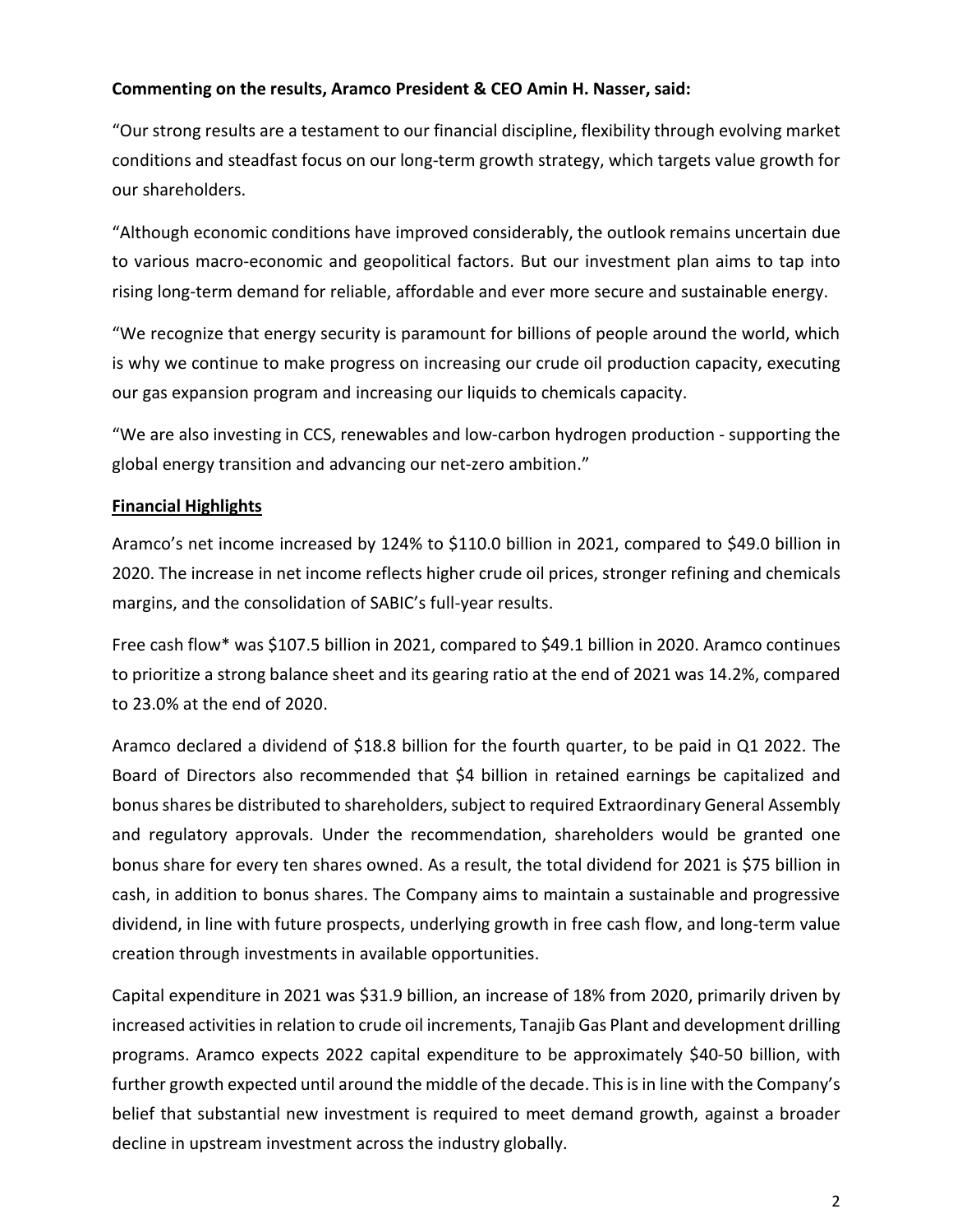Reflecting progress in its portfolio optimization program, in December the Company signed a lease and leaseback deal involving its gas pipeline network with a consortium of investors led by BlackRock Real Assets and Hassana Investment Company. The deal closed in February 2022 and the consortium acquired a 49% stake in a newly-formed Aramco subsidiary, Aramco Gas Pipelines Company, with Aramco receiving upfront proceeds of \$15.5 billion.

Earlier in 2021, Aramco closed a similar deal for its oil pipeline network with another international investor consortium, including EIG Global Energy Partners and Mubadala. The consortium acquired a 49% stake in Aramco Oil Pipelines Company, a subsidiary of Aramco, for \$12.4 billion.

In addition, Jazan Integrated Gasification and Power Company, a joint venture consisting of Saudi Aramco Power Company (SAPCO), Air Products, ACWA Power and Air Products Qudra, signed agreements for the asset acquisition and project financing of \$11.8 billion relating to the Jazan Integrated Gasification Combined-Cycle power plant, an Air Separation Unit and certain ancillary assets from Aramco located in Jazan Economic City.

Aramco also raised \$6 billion in the second quarter of 2021, as it expanded and diversified access to capital through the issuance of three tranches of US dollar-denominated Shari'a-compliant Sukuk trust certificates. The issuance was the world's largest order book of US-dollar denominated Sukuk.

## **Operational Highlights**

In 2021, Aramco's average hydrocarbon production was 12.3 million barrels of oil equivalent per day (mmboed), including 9.2 mmbpd of crude oil.

Upstream continues to execute its growth plans to promote long-term productivity of Saudi Arabia's reservoirs and is proceeding with implementing the Government's directive to increase its crude oil MSC to 13 mmbpd by 2027. During the year, Aramco successfully completed and tied in the 'Ain Dar and Fazran crude oil increments, and construction progress continued on the Marjan and Berri increment programs.

Aramco continued its strong track record of supply reliability by delivering crude oil and other products with 99.9% reliability in 2021, despite challenges caused by COVID-19. It was the second year running that Aramco achieved this level of reliability.

In November, Aramco commenced development of the vast Jafurah unconventional gas field, the largest non-associated gas field in the Kingdom of Saudi Arabia. By 2030, it is expected to reach a sustainable gas rate of two billion standard cubic feet per day (bscfd) of natural gas.

The Company also made progress in expanding its Downstream operations, including the successful start-up of its 400 mbpd Jazan Refinery.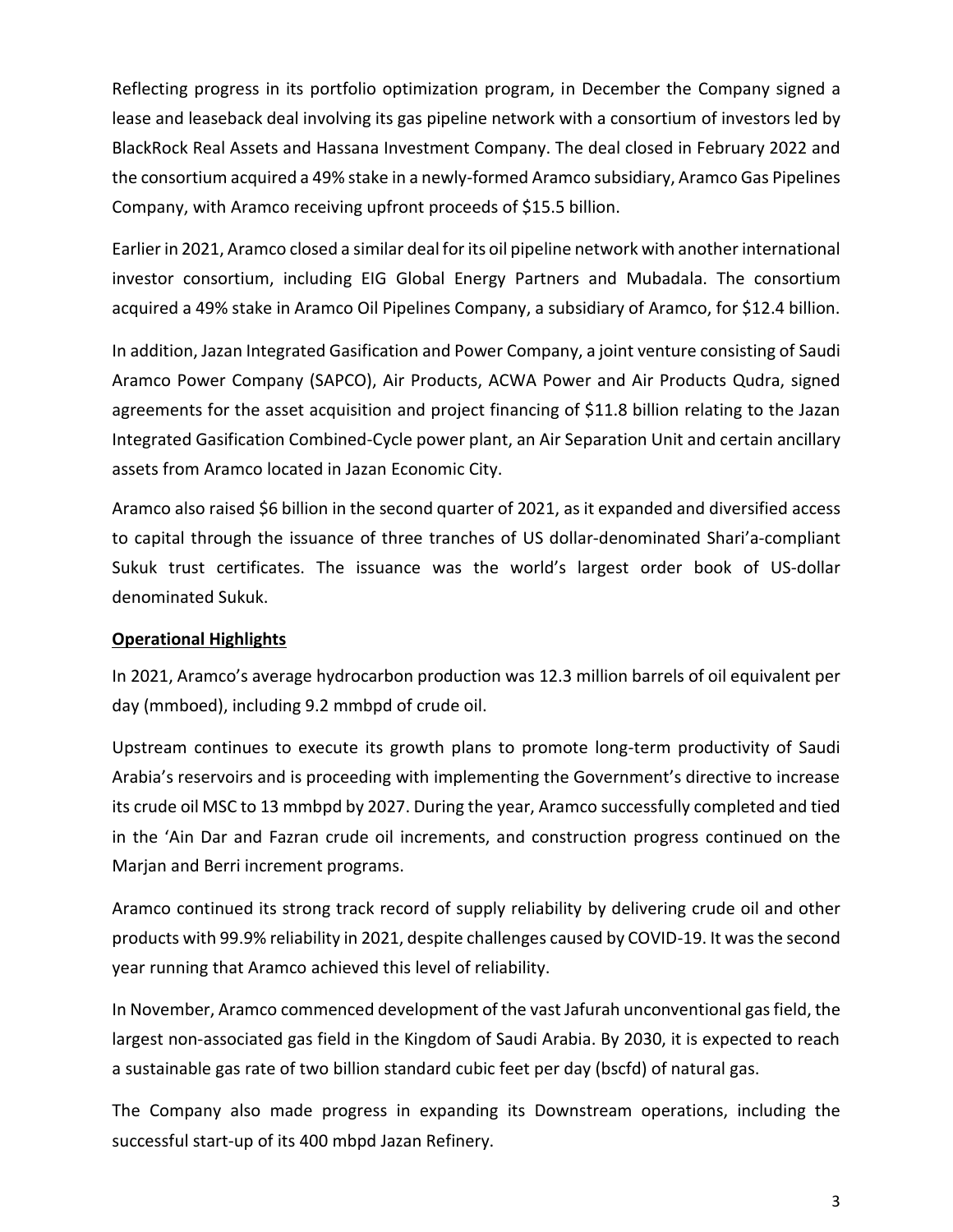In April, representing a significant step in SABIC becoming Aramco's chemicals arm, Aramco transferred the marketing and sales responsibility for a number of Aramco petrochemicals and polymers products to SABIC. In addition, the offtake and resale responsibility of a number of SABIC products is being transferred to Aramco Trading Company (ATC).

In October, Aramco and TotalEnergies launched the first service stations of a joint retail network in the Kingdom, with plans to significantly upgrade a network of more than 200 service stations and expand the range of quality retail services. In December, Aramco also announced its entry into Saudi Arabia's domestic lubricants market, offering consumers a new line of lubricant products under the ORIZON® brand.

Aramco also announced its ambition to achieve net-zero Scope 1 and Scope 2 greenhouse gas emissions across its wholly-owned operated assets by 2050. This ambition reinforces the longterm resilience and sustainability of the Company, which already has one of the lowest Upstream carbon intensities in the industry. Aramco is also among signatories to the Aiming for Zero Methane Emissions Initiative, a project of the Oil & Gas Climate Initiative which involves striving to reach near zero methane emissions from operated oil and gas assets by 2030. Further details are due to be disclosed in Aramco's forthcoming Sustainability Report to be issued in 2022.

In August, through its subsidiary SAPCO, Aramco acquired a 30% stake in the 1500MW Sudair Solar PV project. Sudair will be one of the largest plants of its kind in the world.

The Company also announced a major expansion of its industrial investment program Namaat, which aims to tap into opportunities available in Saudi Arabia to create new value, and drive economic expansion and diversification.

---

**Aramco will discuss its full year financial results for 2021 in an audio webcast on March 21, 2021 at 3.30pm Riyadh / 12.30pm London / 8.30am New York. The webcast will be available at [www.aramco.com/investors](http://www.aramco.com/investors)**.

*\*Please refer to [www.aramco.com/investors](http://www.aramco.com/investors) for reconciliation of non-IFRS measures*

## **Contact Information**

**International Media Relations:** [international.media@aramco.com](mailto:international.media@aramco.com)

**Investor Relations:** [investor.relations@aramco.com](mailto:investor.relations@aramco.com)

**[Aramco](https://twitter.com/Aramco)**